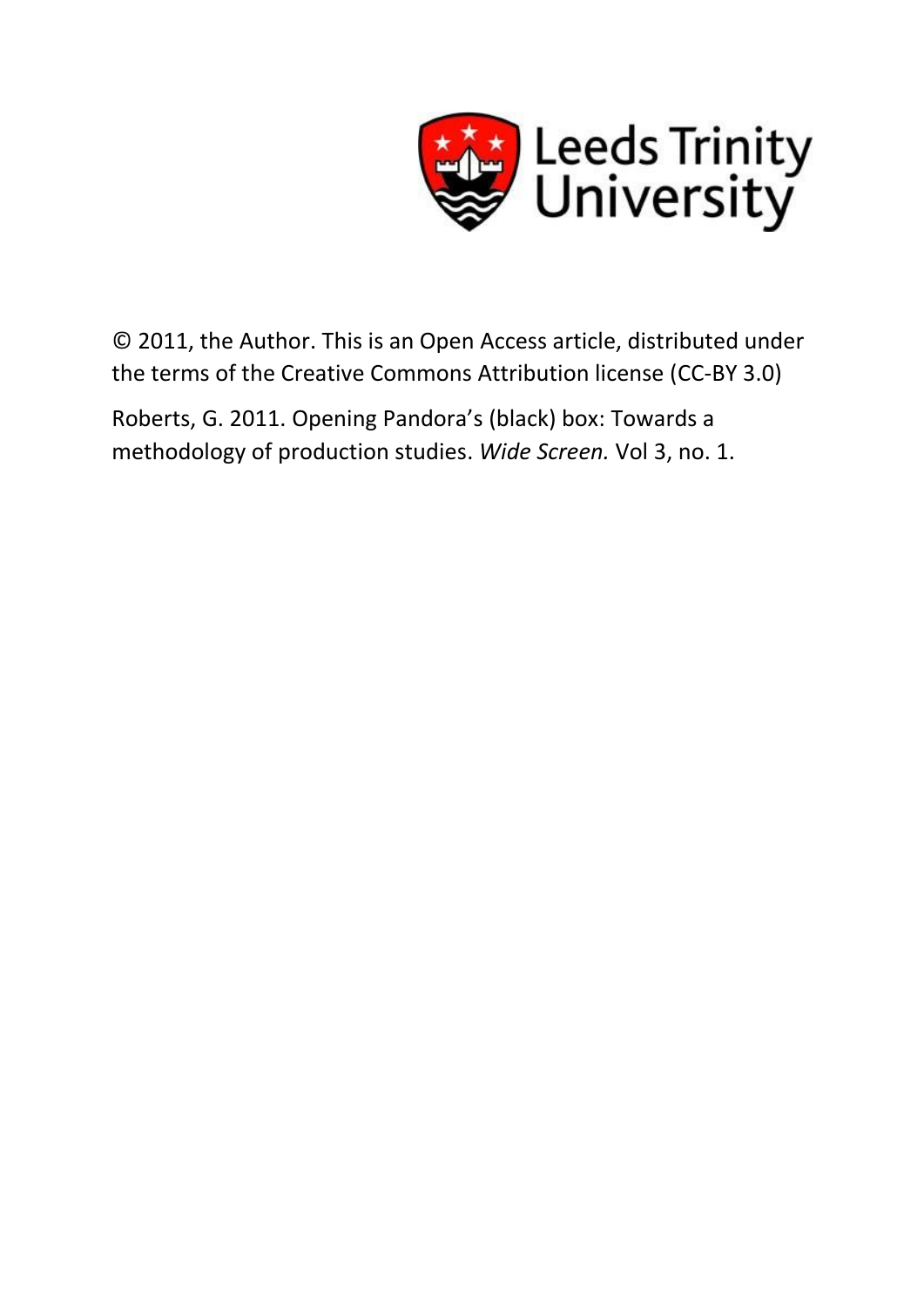# **OPENING PANDORA'S (BLACK) BOX: TOWARDS A METHODOLOGY OF PRODUCTION STUDIES**

### **GRAHAM ROBERTS**

**\_\_\_\_\_\_\_\_\_\_\_\_\_\_\_\_\_\_\_\_\_\_\_\_\_\_\_\_\_\_\_\_\_\_\_\_\_\_\_\_\_\_\_\_\_\_\_\_\_\_\_\_\_\_\_\_\_\_\_\_\_\_\_\_\_\_\_\_\_\_\_\_\_\_\_\_**

**Abstract:** This piece is an attempt to draw some conclusions from - and to rise to some of the challenges thrown down in - the articles contained in *WIDE SCREEN* **[Vol 2, No 2 \(2010\)](http://widescreenjournal.org/index.php/journal/issue/current) - Special Issue: Production Studies**. My overall aim is to answer a question raised by Dorota Ostrowska i.e. "Why should we bother?" My answer is, because there is a problem – linked to Ostrowska"s question, "Are the reasons mostly practical and associated with the fact that film studies scholars are not familiar with methodologies necessary to carry out research into filmmaking process?" There are problems and issues with more "traditional" film studies which I believe 'production studies' – and a particular methodology utilising production itself - can address. In essence I am joining Cindy Chan"s call to "theorize from within", which for me requires taking a position from within production culture as well as cultural practice).

**\_\_\_\_\_\_\_\_\_\_\_\_\_\_\_\_\_\_\_\_\_\_\_\_\_\_\_\_\_\_\_\_\_\_\_\_\_\_\_\_\_\_\_\_\_\_\_\_\_\_\_\_\_\_\_\_\_\_\_\_\_\_\_\_\_\_\_\_\_\_\_\_\_\_\_\_**

In the opening piece of *Wide Screen* 2.2, Dorota Ostrowska asked "why there is such a reluctance or lack of interest in examining film-making processes as a contemporary phenomenon" (Ostrowska 2010). In response to her implied question (used in an earlier version of the paper) "Why should we bother?", I reply, "because there is a problem." In short – to quote Ostrowska – "We don"t understand yet how to see a film as shaped by its process of production ..." Ostrowska continues: "Are the reasons mostly practical and associated with the fact that film studies scholars are not familiar with methodologies necessary to carry out research into the filmmaking process, such as conducting extensive interviews or using observational techniques employed by ethnographers, anthropologists and geographers?" (Ostrowska 2010). I reply with an emphatic 'YES!' – and argue even more strongly that most scholars are hampered by the fact that they do not/have not got their hands dirty in the world of production itself.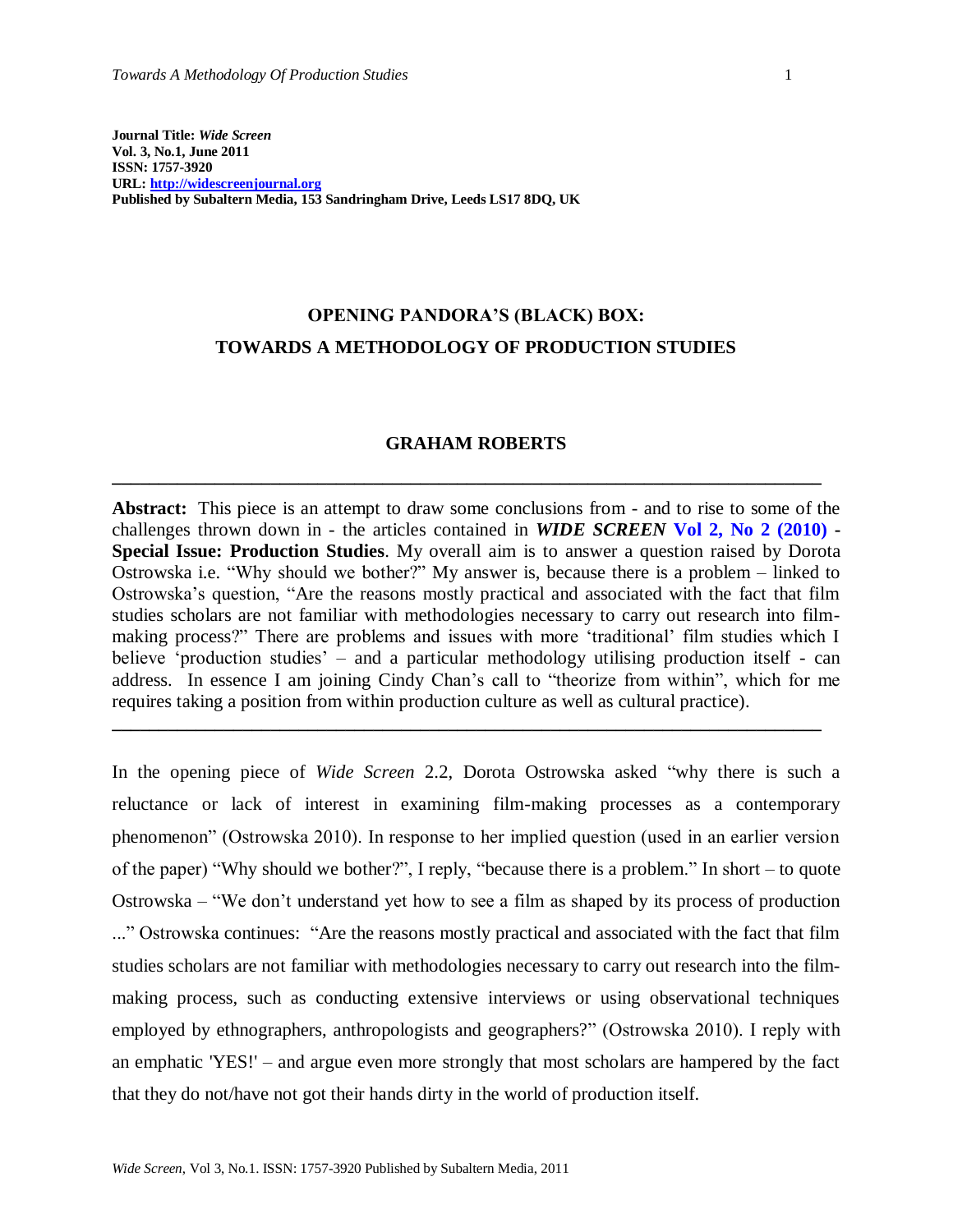Cindy Chan added in her piece for *Wide Screen* 2.2, "The case of the Hong Kong producer shows the inadequacy of existing theories and methodologies to conceptualize industrial models and professional positions situated in different cultural contexts" (Chan 2010). In my own way I would like to join Chan"s call to "theorize from within", which for me requires taking a position from within the production culture as well as understanding its cultural context.

So, what is the problem that forces me to respond to Ostrowska"s rhetorical question, "Why should we bother?" In her "Towards a Positive Definition of World Cinema" Lucia Nagib states, "Over the past decade, film theory has been subjected to a recycling process, often indicated in book titles by words such as 'rethinking', 'unthinking', 'reinventing' or 'reconstructing'". Nagib was justly critical of *World Cinema: Critical Approaches,* edited by John Hill and Pamela Church Gibson (2000). She said, "This pioneer attempts to look at World Cinema as an independent theoretical subject<sup>"ii</sup> The problem is that the editors do not give the reader much idea of how to study cinema. I think that Nagib is opening the question rather than answering it.

Nagib adds: "Whatever the case, the fact remains that seeing Hollywood, with all its stars and stripes, as the only really international cinematic current denies a positive existence to all other world cinemas, which are thus made incapable of originating independent theory."

Agreed - but what is the "independent theory (or methodology)? Nagib, in a direct criticism of much "world cinema" work, including that of John Hill and Pamela Church Gibson, continues in "Escaping Binarism": "less conventional approaches (to for example Bordwell & Thompson) have been attempting to forge a positive concept of World Cinema. An example is Dudley Andrew"s imaginative proposal of "An Atlas of World Cinema" … Its aim is to "model a set of approaches, just as an atlas of maps opens up a continent to successive views: political, demographic, linguistic, topographical, meteorological, marine, historical."iii

This rich mix of "views" could be viewed as just a clutter of methodologies. At worst, it is admitting that film studies has not got its own methodology or discipline and suggesting that we cobble together the theories from other fields and their theorists. I admit to taking an extreme view here (even verging on a parody of the attitude of some traditionalist commentators towards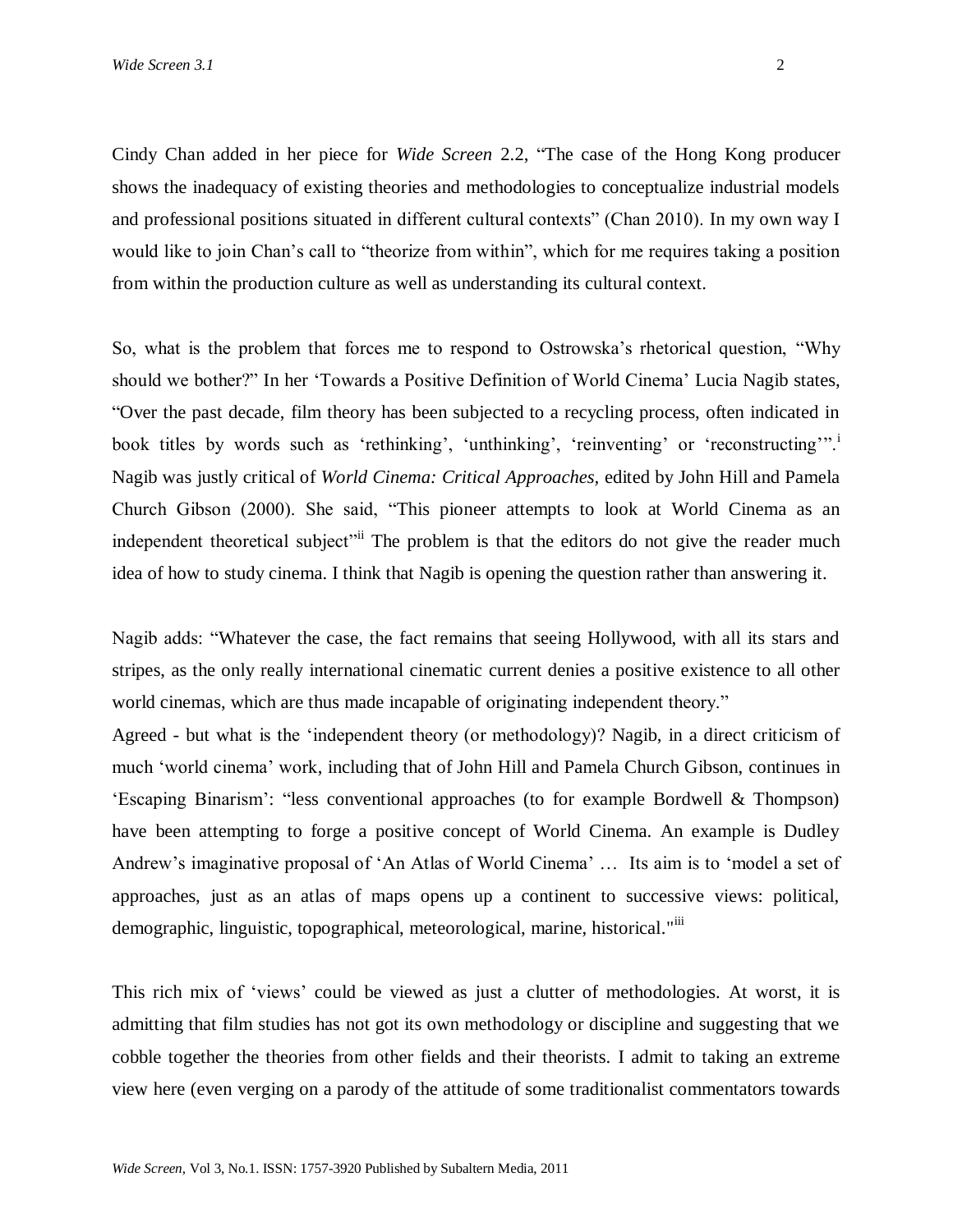perceived 'soft' subjects such as film and media studies). However  $-$  in a period of increasing criticism and decreasing funding for our subject, the study of film and production in particular (both theory and practice) does need to show itself as a robust *discipline*. A lack of methodologies unique to film studies (specifically to deal with production) leaves us open to attack. My advice is to defend through methodological rigour.

I think Nagib"s work is rich and thought-provoking and makes a valuable contribution to the field. I believe her "polycentric" approach has great potential. Indeed *Wide Screen* 2.2 takes such a 'polycentric' view. However I am concerned by her defence of 'middle-level research' (Bordwell) or "piecemeal theory" (Carroll).

I absolutely agree that "The hardest aspect of developing new theoretical models is the necessary knowledge of the cultures generating the works of art in focus.<sup>"<sup>iv</sup> Surely the 'cultures' under</sup> investigation must include those of film-making and the cinema industries?<sup> $v$ </sup> Thus we come to the methodological question: how do we do it?

Cindy Chan"s piece in *Wide Screen* 2.2 points to John Caldwell (et.al.) in *Production Culture* proposing an integrated cultural-industrial method of analysis, i.e. to integrate cultural analysis with political and economic frameworks. Caldwell proposes, specifically, "theorizing from the ground up." This leads into my suggestion that we need to take a position/perspective from *within the production itself*, analyzing, even theorizing, cinema as a creative *industry* from within, and to do so by utilising the tools of social sciences. This is an appropriate methodology because social science, by nature, deals with the social, and cinema is a medium that is socially *produced*, socially *distributed*, socially *consumed* and socially *controlled*. It is easy enough (to paraphrase Antonio Gramsci) to set out the position – more difficult to decide on the manoeuvre. Most authors willing to advise a student on a social science approach  $\alpha$ <sup>i</sup> will agree that research design is key to shaping any study and that there is a critical relationship between research question, research plan(s) and overall justification for any research undertaken. The issue of particular methodology is more challenging. As Clough and Nutbrown put it (in "What Methods'): " ... Remember that methods are created for particular research tasks, not simply lifted from a research methods manual."<sup>vii</sup>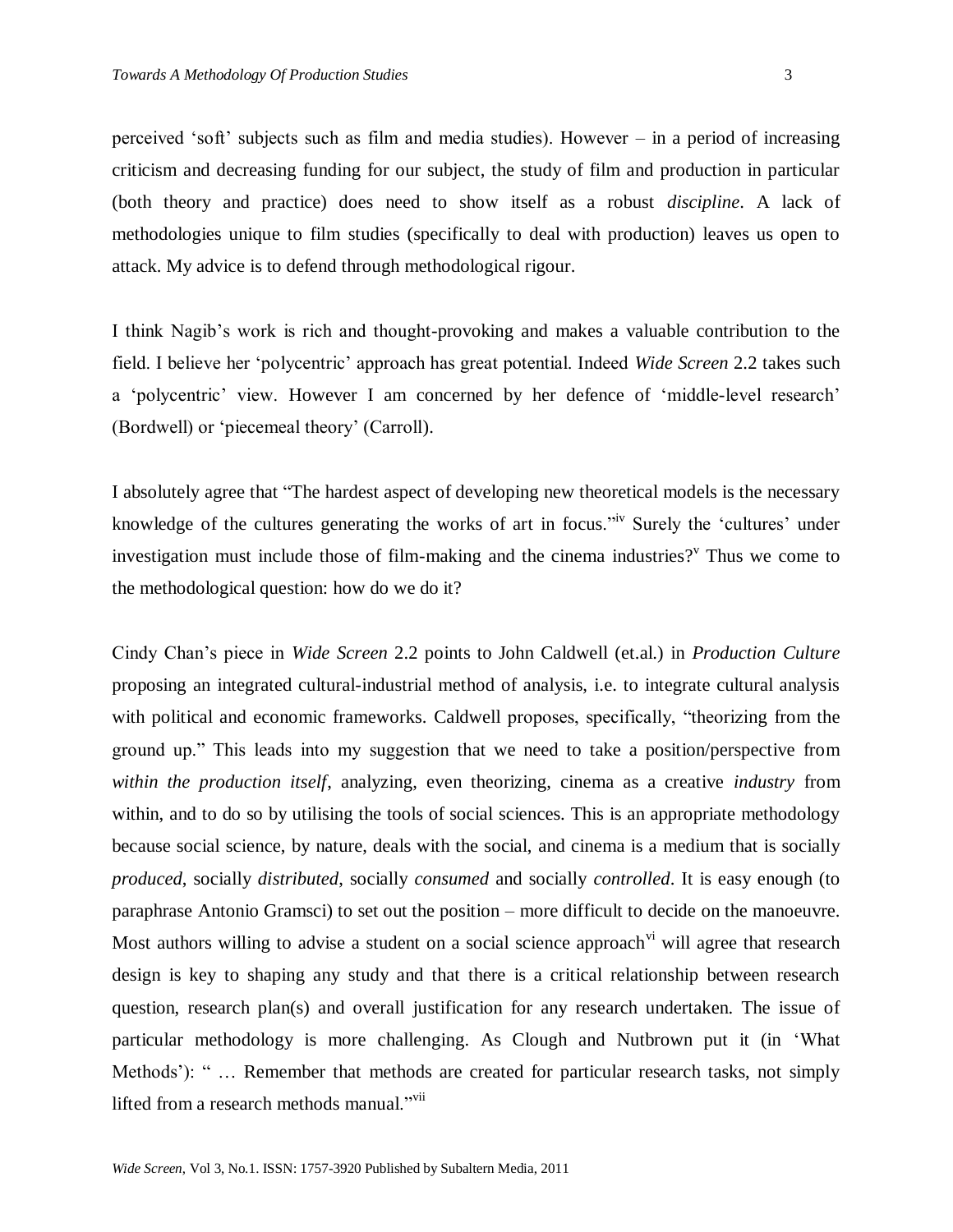While the question is key, I argue that questions in the field of cinema studies should be social and predicated on the understanding that cinema is socially produced and consumed in an industrial context with a technological imperative. A serious study of production will require quantitative and qualitative (content) analysis, survey techniques, comparative research designs and the use of secondary and archival material. Thus, I would suggest we are moving away from both traditional arts analysis<sup>viii</sup> and cultural studies.

Cultural studies and critical theory do combine sociology, literary theory, film studies and cultural anthropology within a social context. My disquiet is centred upon its "catch all" nature. I am concerned about the field of cultural studies because, as a result of its praiseworthy democratic ethos – anything goes – nothing is privileged and too many methodologies are combined. In any event Cultural Studies as a discipline, if indeed it is such, is too "individual" in focus for our field of study.ix

I believe the arts and cultural studies tradition could (indeed does) lead us to the opposite extremes of over-reading and under-reading without a clear knowledge of why the resulting conclusions are flimsy. Neither approach can ever attempt to answer the big questions: which movies are you making and watching and why? Or, perhaps more importantly, what movies can you *not* make or watch, because they are not being produced. Thus I remain convinced that in order to understand cinema within a matrix that is situated socially, industrially and institutionally, we need a social science methodology. A number of theorists have helped me to this conclusion, Pierre Bourdieu above all. It is important to remember that his work was empirical and grounded in the everyday life of creators and its instrumental functions. In terms of industrial practice, Bourdieu"s great contribution is the concept of "habitus." In *The Outline of a Theory of Practice* he introduces us to 'Structure and the Habitus'. Later he expands on this in *The Logic of practice* (Chapter 2 – Structures, Habitus, Practices and Chapter 5 – The Logic of Practice).

The key point about 'habitus' is that it is not arbitrary but consists of "systems of durable, transposable dispositions" (i.e. ways of seeing and doing), "structured structures predisposed to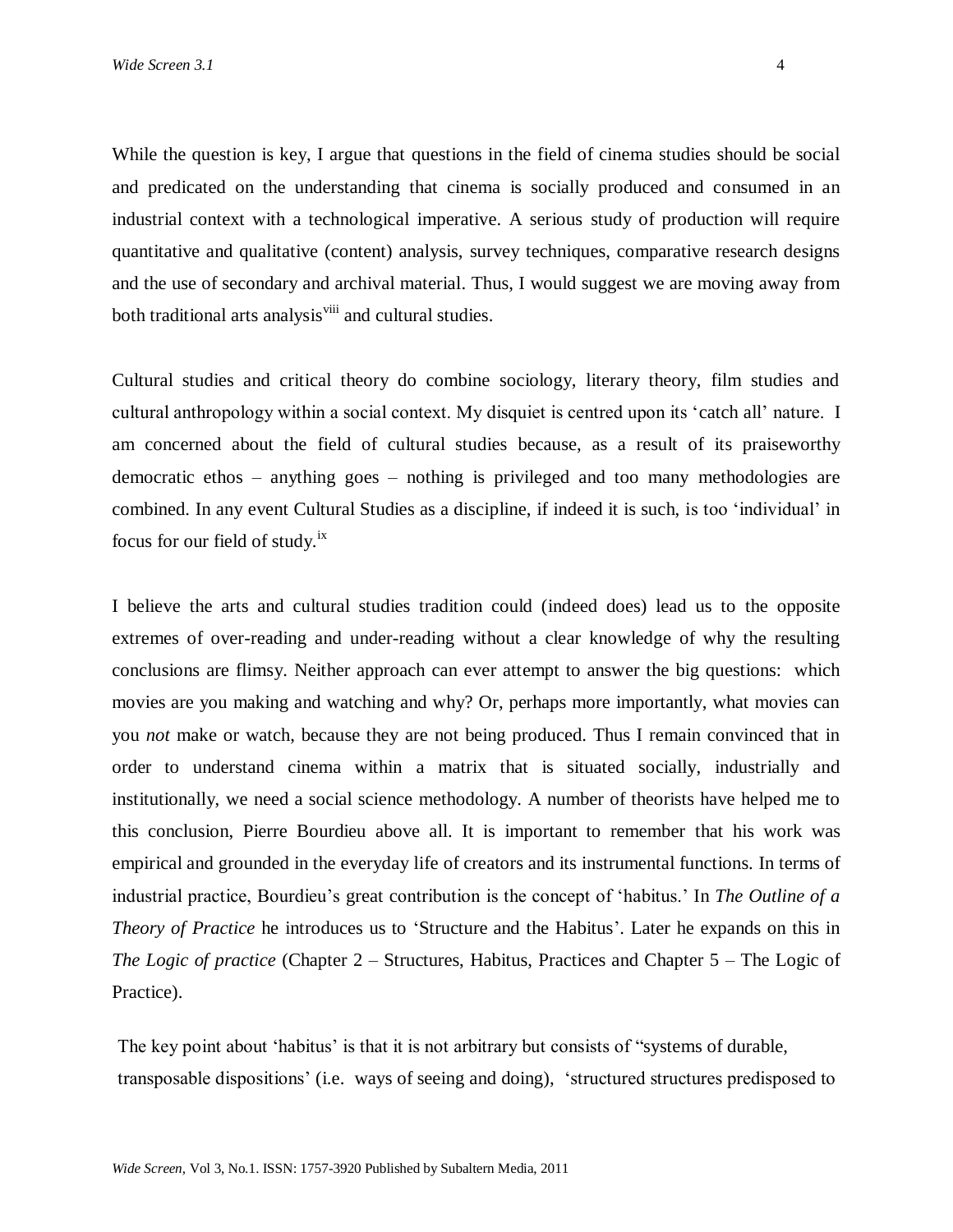function as structuring structures".<sup>x</sup> For Bourdieu actors are not agents of free-will. 'Habitus' is in effect a complex arraignment of dispositions - the internalization of the objective structure. "Habitus" and structure mutually produce (reproduce?) each other, and the dispositions and the social positions are mutually harmonious. "'Habitus' engenders all the thoughts, all the perceptions, and all the actions consistent with the particular conditions they operate in. Sometimes we might hear this called a 'feel for the game."<sup>" xi</sup> This is more than knowing the rules of the game. It is the knowing of what is going on, what is likely to happen next. Bourdieu uses the term *sens pratique*. I take this to mean everything from the MPAA ratcheting up high budgets for marketing to stop others entering the market place through to knowing what you are supposed to wear to a meeting at Screen Yorkshire and why expectations and mode of address are different at BBC Bristol. I would include the utter necessity of how to do deal with the builders working next door as you are trying to film your tender love scene and the difference between "paying for your trouble" and bribery.

It could be argued that Bourdieu"s approach is too "structuralist" (even defeatist). His in-depth, detailed cultural anthropology carries with it a sense of unchanging –and therefore unchangeable certainties. This is a position I (and in *Wide Screen* 2.2, Erik Knudsen) would not take. There are other thinkers who can help us towards a methodology which allows for development (and possibly hope). David Hesmondhalgh is particularly useful, offering a different view as someone who has worked through Bourdieu and started to move away from his ideas. Hesmondhalgh is more empirically based and gives a clear indication of how hard the field is to perceive and observe.<sup>xii</sup> He is far more clearly focused on the cinema industries as opposed to the 'high art' considered in much of Bourdieu"s work. Hesmondhalgh takes a more autonomous view of individuals and thus makes "independent" film producers – such as myself - feel better about what they do and more optimistic about the prospects for change: the big issue still remains as to whether or not such 'autonomy' exists in reality.

Throughout his work Hesmondhalgh uses terms such as "conditions" (not "laws") and "accept" (not "force") which seems to imply a clearer consciousness of the process among those who operate within it. Hesmondhalgh believes that "a model of power as coercion " does not offer sufficient explanation.<sup>xiii</sup> Creative workers are 'symbol creators,' says Hesmondhalgh, and puts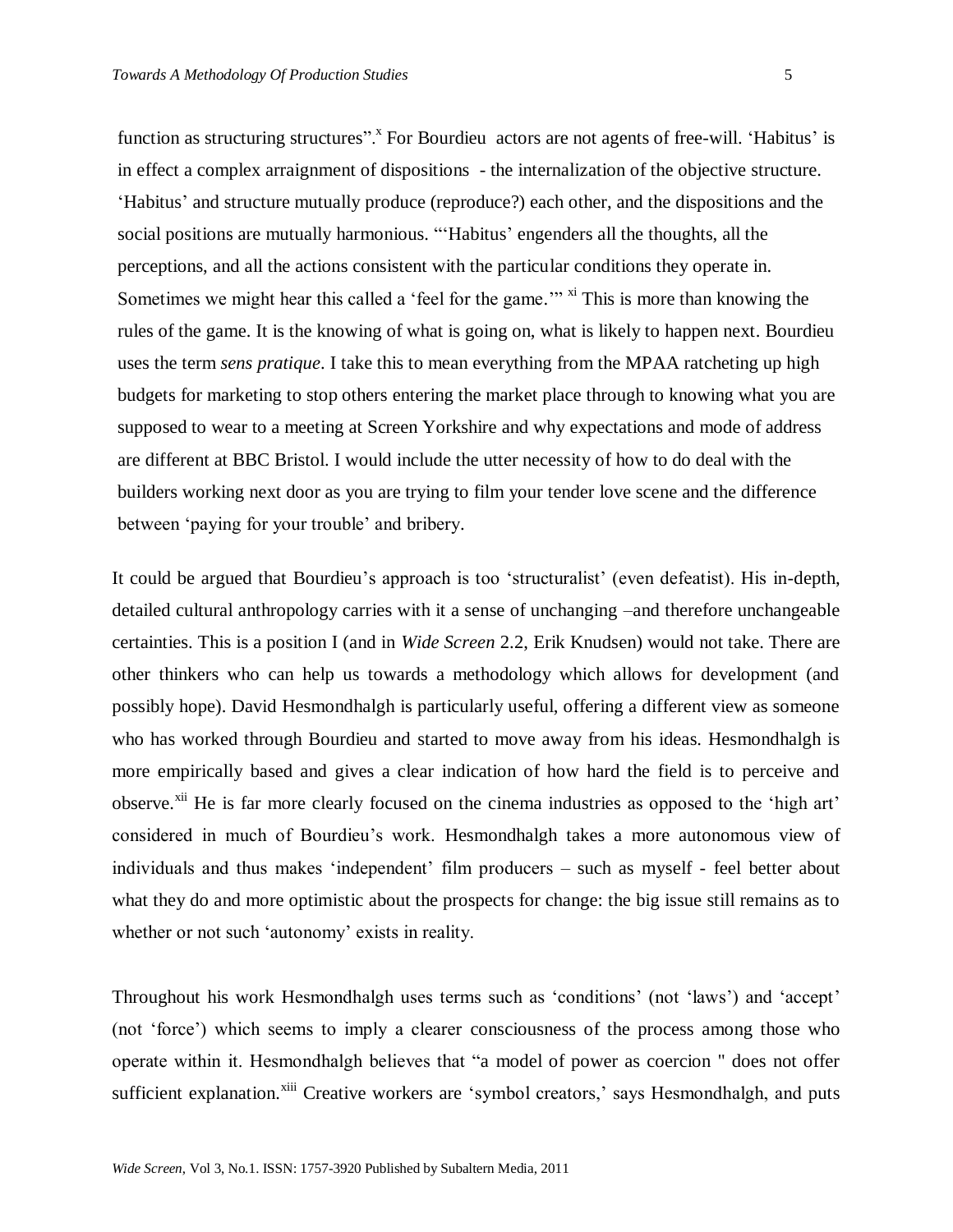forward the idea of a "complex professional era." He builds on a historical model (pace Raymond Williams) of patronage replaced by 'market professionalism.' In the  $20<sup>th</sup>$  century 'market professionalism" is replaced by "corporate professionalism": now, according to Hesmondhalgh, we have "complex professional" era, that is, "a combination of loose control of creative input with much tighter control of the reproduction and circulation." <sup>xiv</sup> For Hesmondhalgh, the ruling creatures of the cultural jungle are bigger and hairier than ever but they don"t even care about the product (their core activity is probably hardware – or water supply), thus the opportunities for the creativity of the smaller creatures on the ground might be greater. Ideally, "loose control of symbolic creativity remains at the heart of the way companies manage creative work." XV

I still find myself – theoretically – somewhere between Bourdieu and Hesmondhalgh but convinced of their core methodology: social anthropology and thus the great invention of modern anthropology i.e. long-term, hands-on fieldwork. This core methodology would need to be informed and supplemented by methodology from other (related) disciplines including history (investigating sources – their usefulness and validity), sociology (sampling, interviewing and/or focus group design) and political communications (particularly framing).<sup>xvi</sup> Without wishing to fall into the myopic position of which I accused some scholars of film studies, I feel we do need to take cognizance of models and methodologies from economics, law and business/management studies (in particular the analysis of business models and management theory, and practice issues of personnel management). I would contend that this needs to be done "from within" i.e. within the black box which is film production.

As Ostrowska notes in her piece for *Wide Screen* 2.2 (whilst recommending the work of Bruno Latour): "Opening the black box, means a different way of thinking about scientific facts, which emphasises their social dimension and the act of constructing and assembling the fact ... We could think about the end project … not as an object but as a social process with its own history and its own dynamics" (Ostrowska 2010). There are caveats within Latour"s oeuvre that, attractive as his work may be, does recommend caution. In *Pandora's Hope: Essays on the Reality of Science Studies* (1999) Latour reformulates theories (based upon further research in the '90s) to warn us to avoid using his results to attack 'natural science' from a 'social sciences' perspective, albeit from a sense of natural enthusiasm.<sup>xvii</sup> Nonetheless as Ostrowska puts it: "in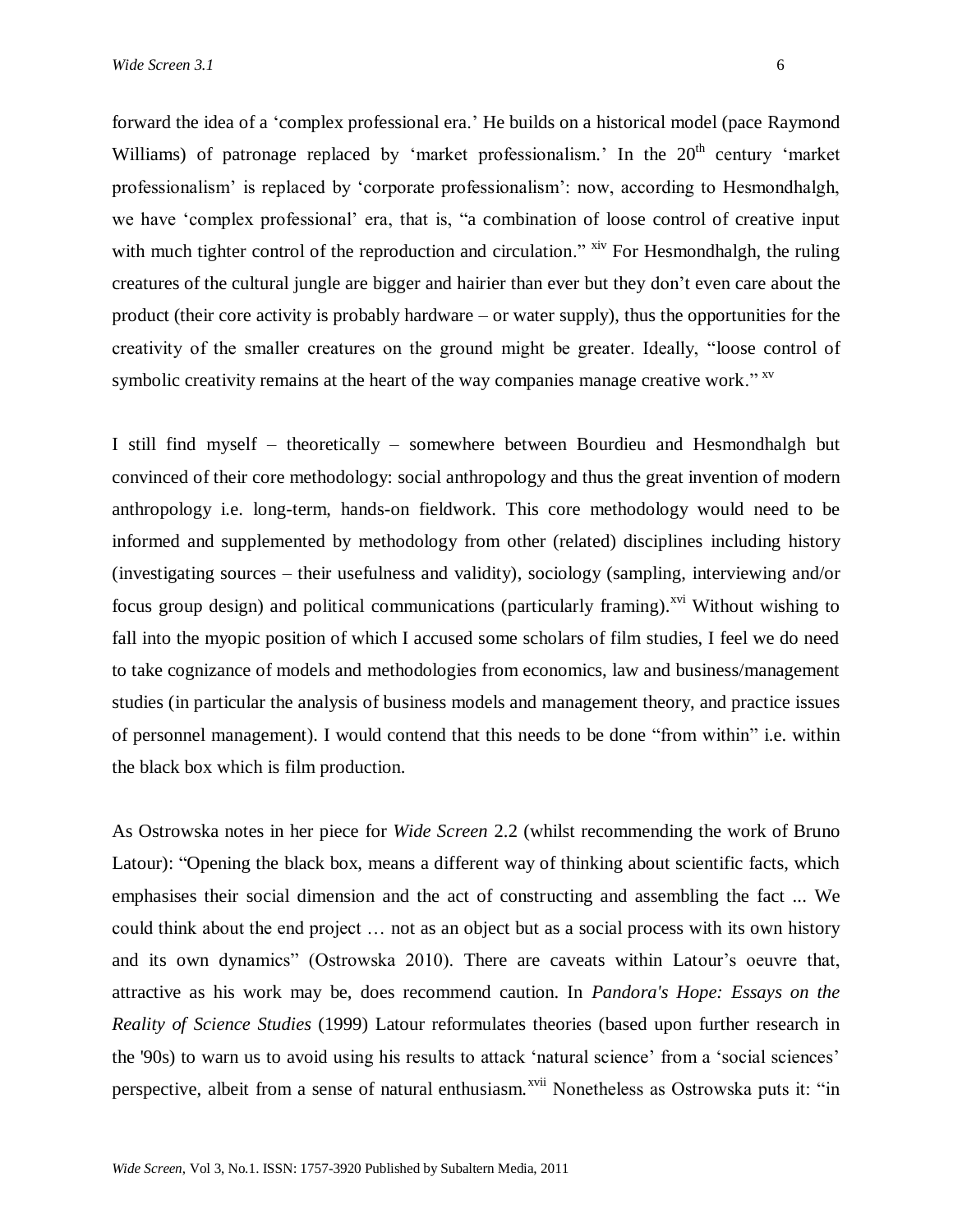order to understand the science-in-making it is necessary to go to the laboratory and follow the scientists at work" (Ostrowska 2010): for 'laboratory' read 'production' and for 'scientists' read "producers." To further quote Ostrowska, "dependency on technology is something that both worlds share" (Ostrowska 2010). I feel comfortable in suggesting that, as social scientists, we should engage in long-term fieldwork,<sup>xviii</sup> with a focus on *practice*: the object of study should be observed, lived and studied from within. This is a methodology widely used in the field of media education but not as thoroughly in research.<sup>xix</sup>

What would such a methodology look like in practice? I recommend reading of Erik Knudsen's piece in the *Wide Screen* special edition. Knudsen speaks of: "Deep and fruitful insights [which] developed from reflecting on my own practice question assumptions … I was beginning to realise that poverty was my creative friend, not my enemy. It would bring the best out of me, shake me out of complacency and challenge me to question my assumptions about the language of filmmaking…as a creative practitioner I must take risks and have the courage to do so" (Knudsen 2010).

From my own position as erstwhile academic and sometime producer I would like to share the experience of Endgame Pictures [\(endgamepictures.co.uk\)](http://www.endgamepictures.co.uk/) along with our sister company Rainfall (rainfallpictures.com). Endgame Pictures Ltd was founded by myself (during my time as Director of the Institute of Communications Studies, University of Leeds, U.K.). Endgame has already completed several film projects, including community-based, education-centred and drama projects shot on digital video, involving both ICS staff and students. Rainfall Pictures Ltd is ICS AV Production Lecturer Stephen Hay"s production company. From a decade or so of production experience I have selected examples of productions which are producing tangible (and RAE/REF-able) research outputs.

'Cross Purpose / *Malentendu*' (2001) is a short film (10 minutes) linked to the "International Cinema" research project (developed at the Institute of Communications Studies, Leeds) looking at new forms of practice linked to the opportunities presented by digital production with a particular focus on how we can write/shoot and produce films more disposed to cross-national distribution. One of the issues we explored was the feasibility of dubbing (rather than sub-titling)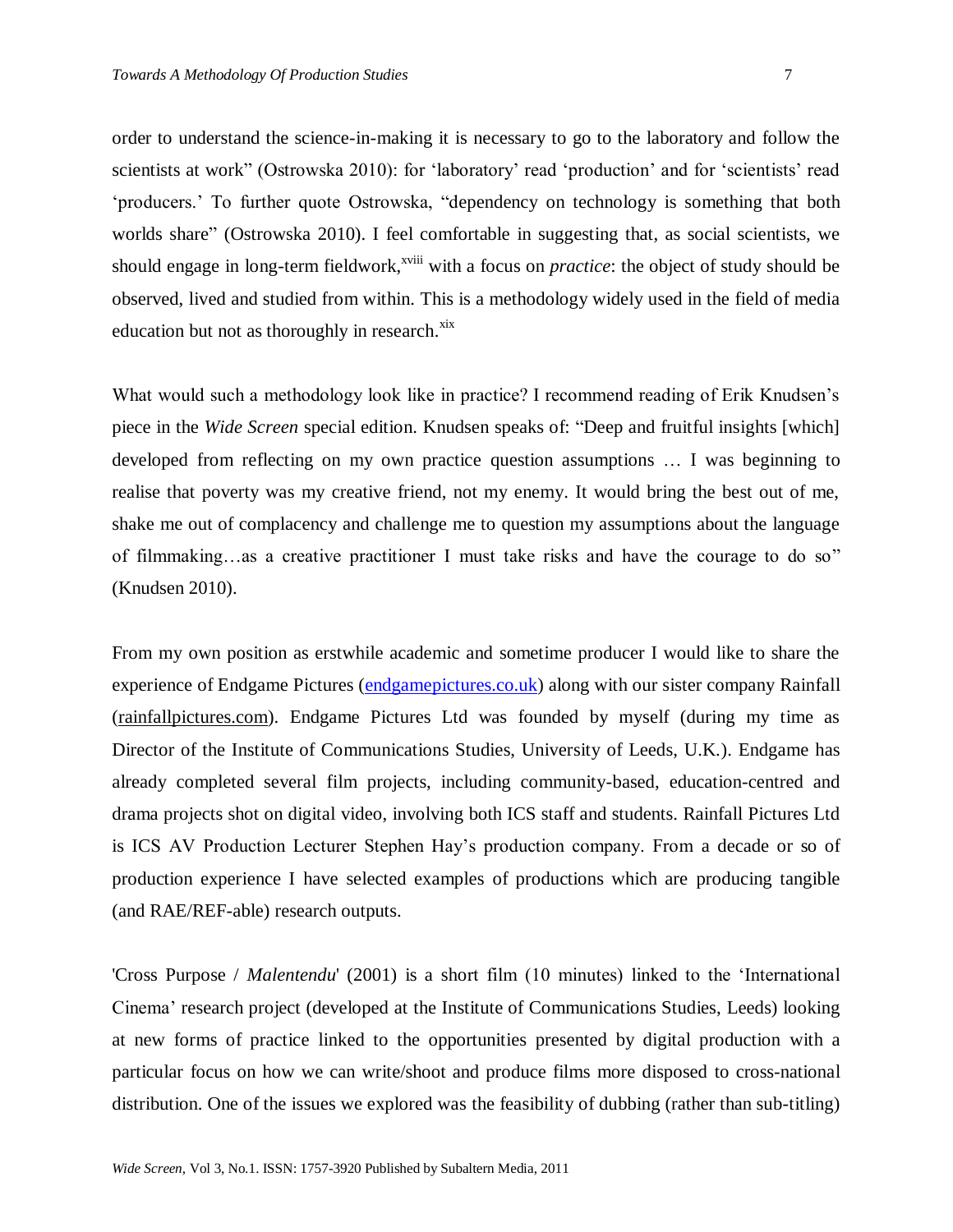movies. After several "focus groups" (involving showing commercially available films in both sub-titled and dubbed versions) and many and various interventions at international conferences we (i.e a combination of Rainfall – Stephen Hay directing – and Endgame – myself producing and my partner Heather Wallis script-writing) shot a movie. The results raised more questions than it answered (but surely that is what research should do).

'Words to Music' (2009) is a short fiction film project based on a 20-page script, uniquely involving the participation of a performer with profound multiple disabilities including severe communication difficulties. The project proposed to afford full engagement in the film production process to an individual from a client group virtually absent from the screen by virtue of disability level. In doing so, it aimed to create a positive image of severe disability on screen, whilst documenting the production process to further disseminate the key production learning involved, to share with film industry professionals and others working professionally with severe multiple disability.

'JOE STRUMMER SLEPT HERE' (Endgame/Rainfall, in post-production) is a 20 minute documentary looking back at a unique moment in musical/cultural history. Rainfall (Stephen Hay) had access to the personal archive of a close friend who had shared a weekend with Britain"s pre-eminent band as they imploded on a "busking" tour in 1985. I (Endgame) had the historical context (and contacts) to make the story a movie. Beyond the sheer impact of the story there are genuine and significant research outputs:

- 1) Use of technology linked to an ongoing project (ICS, Leeds) investigating the use of digital "stills" SLRs as a viable camera for moving images. Thus we shot JOE STRUMMER on a Canon EOS  $7D^{xx}$  and are now formulating production strategies (and research papers) to utilise its obvious advantages (cost, mobility) and to deal with technical issues (in particular the camera's natural tendency to act like a stills camera).
- 2) Copyright as producer on this project I am grappling with the copyright issues of bootlegged recordings of performances which have emerged from the nature of the film (who owns the rights to an "illegal" recording of an event which in itself was "a-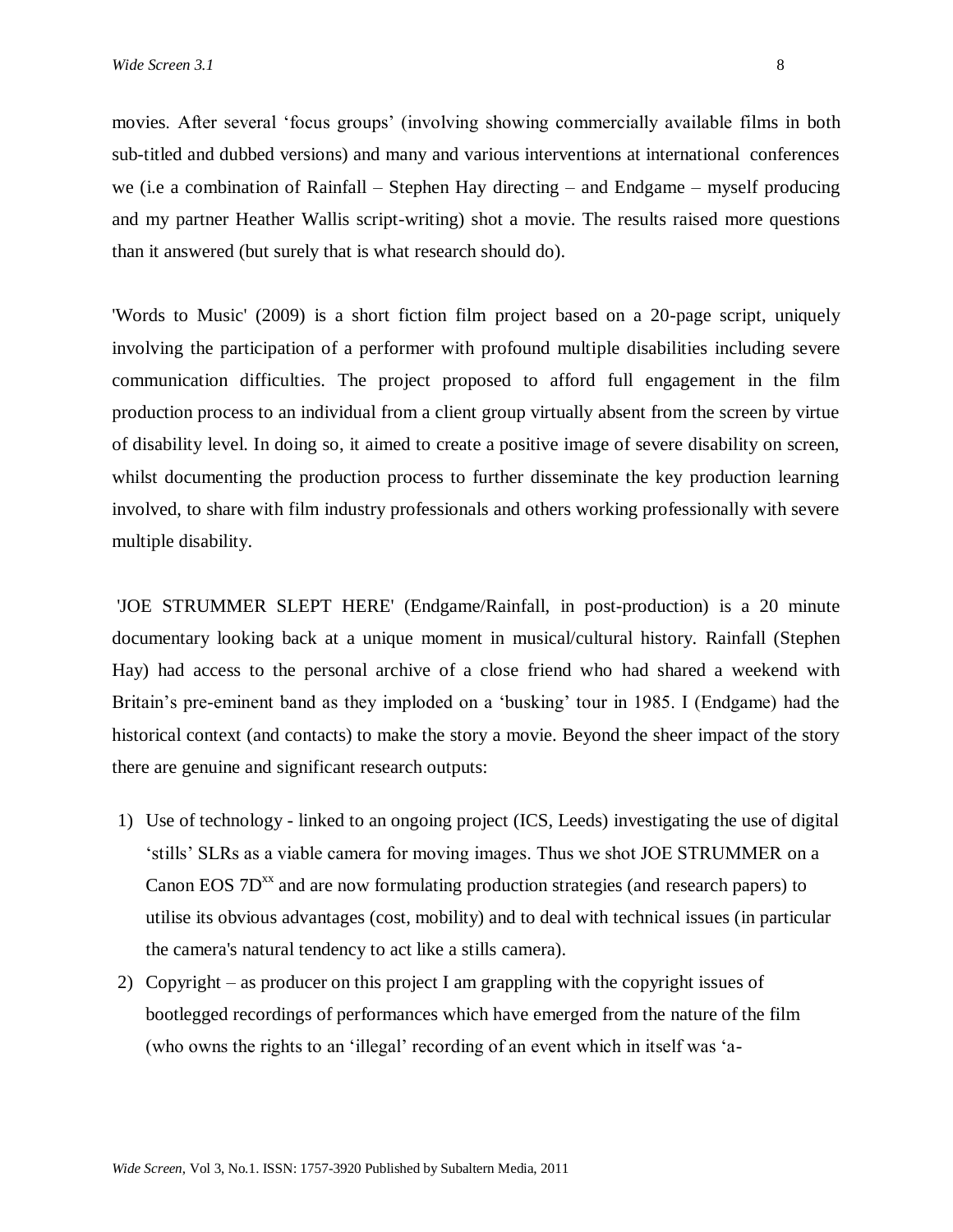legal'?)<sup>xxi</sup>



1. The author (second right) on a shoot with Rainfall collaborators (Stephen Hay, MD of Rainfall is first right) for 'JOE STRUMMER SLEPT HERE', Glasgow, May 2010.

These interventions in both production and research on and within production have led me to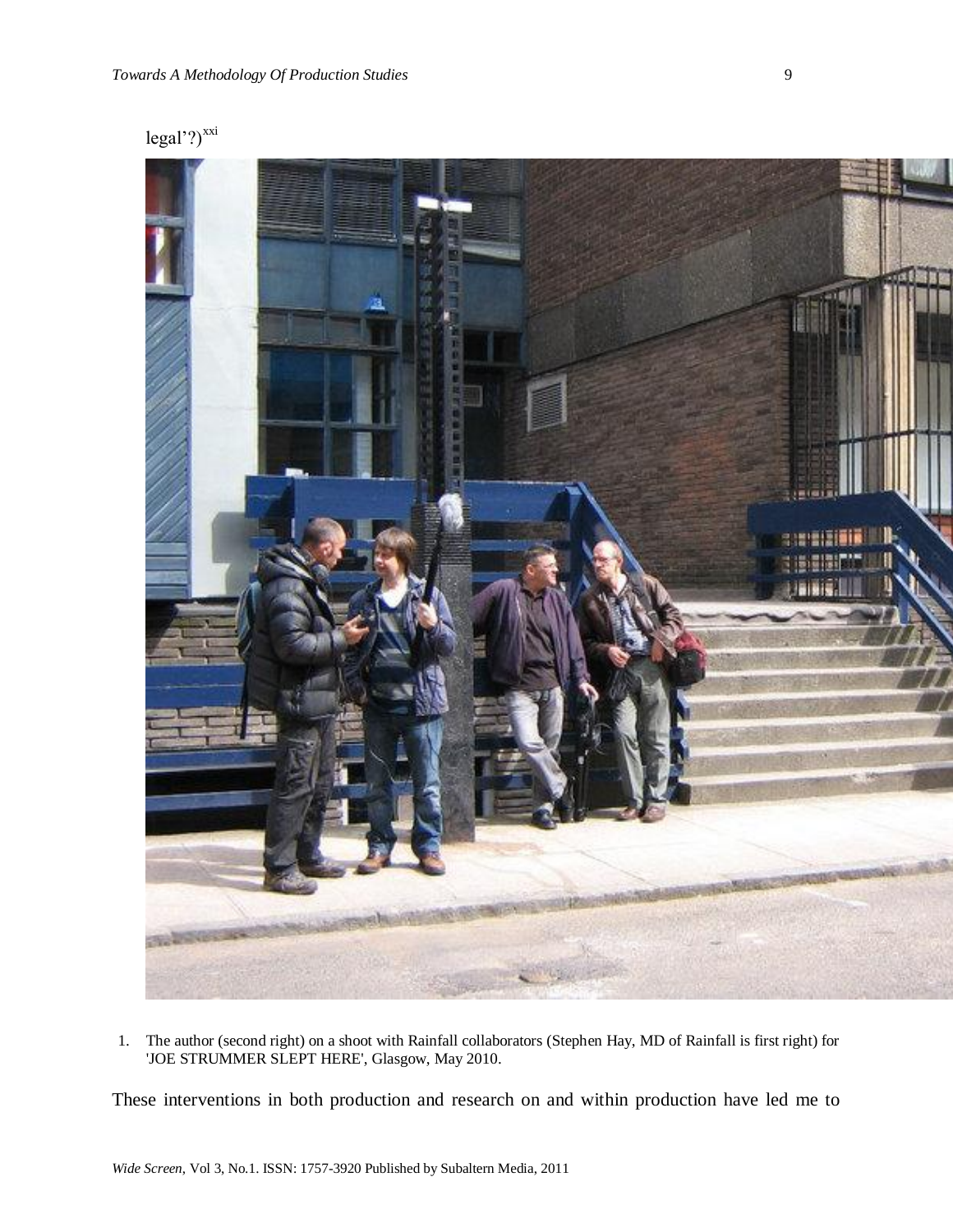establish a clear position as to the methodological approach I take. I have moved from what I see now as a form of ethnography (or participant observation) to what would be seen more usually (within the social sciences) as "action research." I believe that such a methodology is most useful for looking at "organisations" and, as Martyn Descombe puts it, "has a particular niche among professionals who want to use research to improve their practice." <sup>xxii</sup>

To quote Descombe further on the characteristic elements of action research, it should be:

- *Practical.* It is aimed at dealing with real-world problems and issues, typically at work and in organisational settings.
- *Change.* Both as a way of dealing with practical problems and as a means of discovering more about phenomena, change is regarded as an integral part of research.
- *Cyclical process.* Research involves a feedback loop in which initial findings generate possibilities for change which are then implemented and evaluated as a prelude to further investigation.
- *Participation.* Practitioners are the crucial people in the research process. Their participation is active, not passive. <sup>xxiii</sup>

I concur about the validity (and attractions) of the above but more than this I am convinced of action research"s value beyond the circle of practitioners to those interested in practice. Action research offers a window into the 'black box' of (a) production. The research value of these interventions in production practice should underline and be underlined (not negated) by the sheer power of being engaged in production. Thus I was struck, as I wrote this response to *Wide Screen* 2.2, by the imminent arrival of David Gauntlett's Making is Connecting: The social meaning of creativity, from DIY and knitting to YouTube and Web 2.0.<sup>xxiv</sup>

## To quote Gauntlett:

*Making is connecting. I mean this in three principal ways:* 

*— Making is connecting because you have to connect things together (materials, ideas, or both) to make something new;*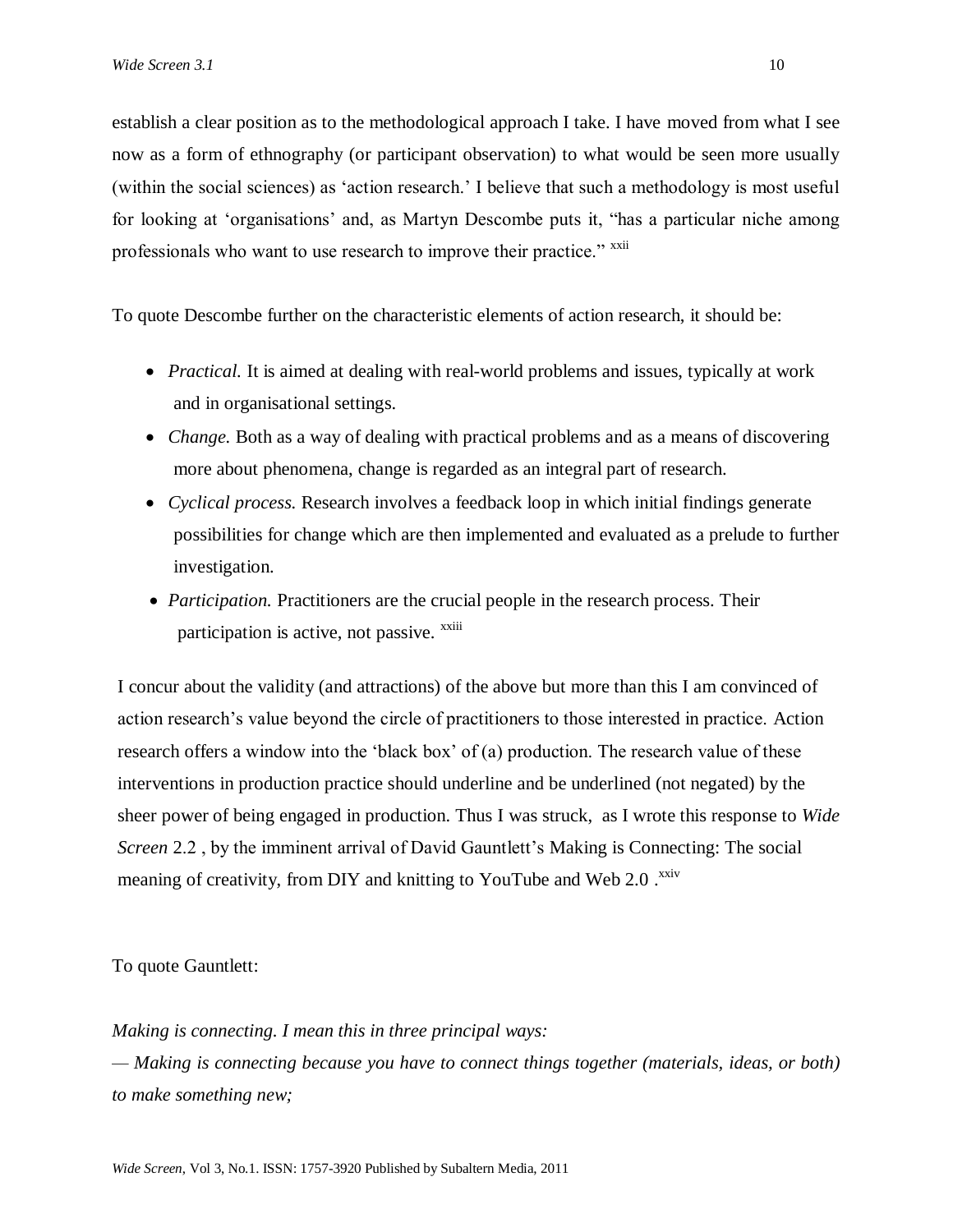*— Making is connecting because acts of creativity usually involve, at some point, a social dimension and connect us with other people;* 

*— And making is connecting because through making things and sharing them in the world, we increase our engagement and connection with our social and physical environments. xxv*

There may be the impression that while all this practice (and accompanying research into practice) will be a lot of fun, it may ultimately produce more heat than light. That is why it is important to stress the *research* as well as the *production* element of our activity. Thus, Denscombe (quoting Edwards and Talbot<sup>xxvi</sup>) reminds us that: "Practitioner research can only be designated action research if it is carried out by professionals who are engaged in researching, through structured self-reflection, aspects of their own practice as they engage in practice." xxvii

A point well made - but less us remember the joy (*and* intellectual power) of "making." Which returns me to Ostrowska's intervention: "the magic of cinema is in the emotions experienced not only by the spectators but also by their makers during the process of film-production" (Ostrowska 2010). This view illuminates and chimes with Alejandro Pardo"s contribution to *Wide Screen* 2.2 where he asks the following questions: "Firstly, up to what point can we talk about creativity in the producing of films? And secondly, how is that creativity practiced? … of all the professions related to the film industry the job of producer is probably the least recognized and, at the same time, the most difficult to define" (Pardo 2010). Pardo rightly highlights the producers as the "the greatly forgotten ones" x<sup>xviii</sup> The role of the 'producer' is also highlighted in the particular case study by Shekar Deshpande included in *Wide Screen* 2:2 ('Anthology Film. The Future is NOW: Film Producer as Creative Director') and echoed in Feigelson"s overview of changes in France, identifying a refreshing move away from the "*politique des Auteurs*" even in the land of its birth: "The French context of film production changed drastically after 1990 ... The function of producer changed radically as he became more involved with financing the cultural industry. It means that the "policy of author" established by the so called "New Wave" after 1959 was also transformed: producers were playing a new role along with film makers."

A focus on "practice" and the black box of the film production not only illuminates the role of the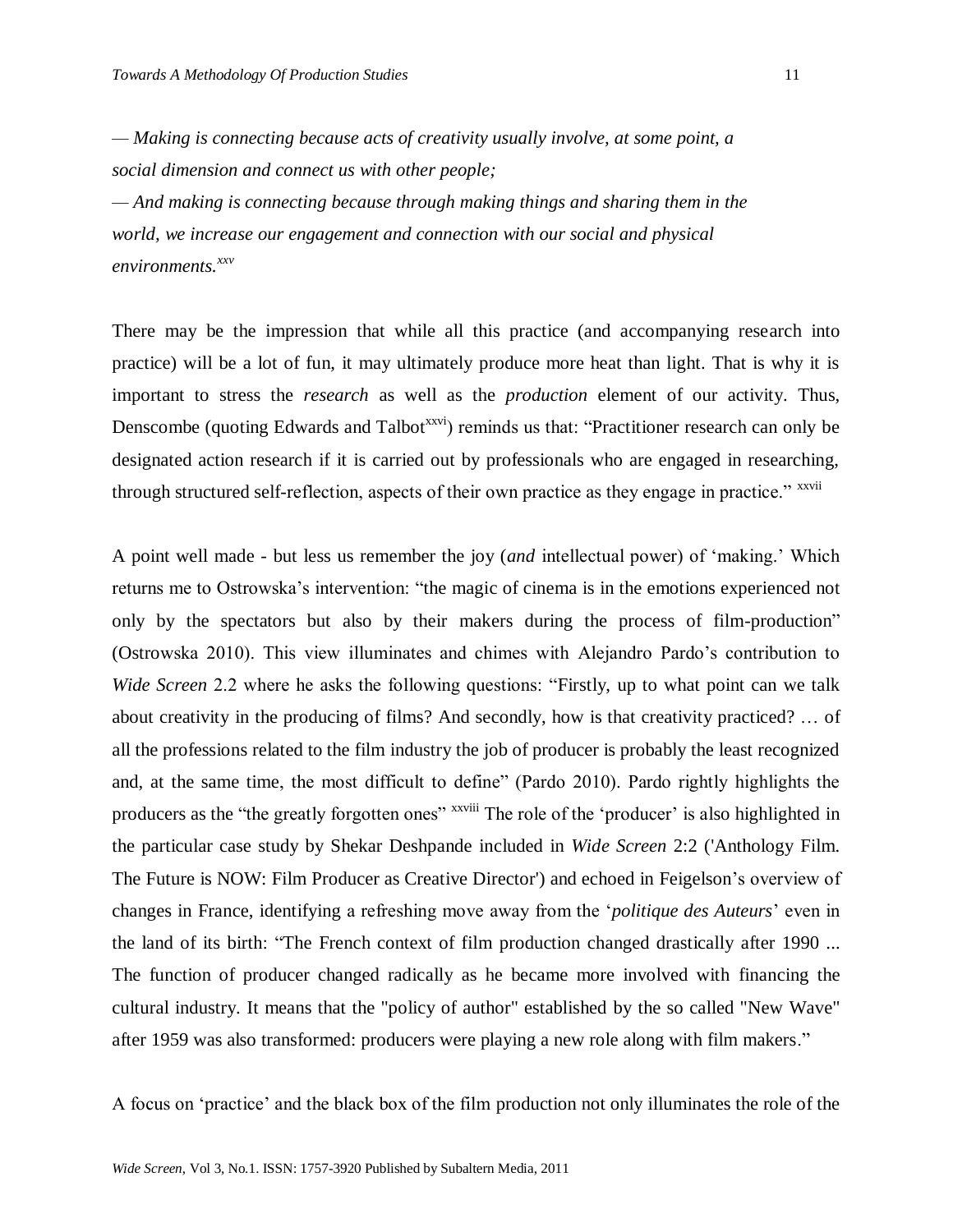producer but also (pace Latour) turns the spotlight on technology. Melis Behlil notes the crucial role of TV.<sup>xxix</sup> Behlil also suggests that "Further research looking into individual firms in depth would benefit not only the scholars of Turkish cinema …" (Behlil 2010). I would contend that this chimes well with my concept of a continuous action research project into production.

Finally, in order to not slip into complacency in my replacement of film studies with a methodology based on the action research of practice, I recall that Patrick Vonderau urges caution :

"Lesson #6: What is "Production Studies" all about anyway? : the use of interviews is rather problematic when it comes to the digital sphere, not least while "studying up" the above the linetalent such as Orlova. The basic insight to be won from what I have described here is that the rather traditional anthropological methodology Caldwell, Mayer and others have added to their mix of cultural studies-informed production analysis overstates the importance of human agency and individuality in a process which is far more complex and in fact rather faceless ... instead of "studying up" or down, perhaps "studying through" might be a way out of that dilemma, "tracing ways in which power creates webs and relations between actors, institutions and discourses across time and space" (Shore and Wright 1997: 11)" (Vonderau 2010).

Undaunted by the caution I am encouraged by the reference to "studying through" – not so far from "theorizing from within" production. I hope the work presented in *Wide Screen* 2.2 contributes to a paradigm shift for production studies. Above all else, let us not forget the link between 'Magic, Emotions *and* Film Producers' and also the need to get to grips with creativity: 'MAKING IS CONNECTING.'

**About the Author:** Dr. Graham Roberts is CEO/MD of Endgame Pictures. He is former Director of Liverpool Screen School (and previously Director of the Institute of Communications Studies, University of Leeds). He holds visiting status at Leeds Trinity UC, The University of Ulster and UTAR (Malaysia).

**Contact**: [endgamepictures.co.uk@gmail.com](mailto:endgamepictures.co.uk@gmail.com)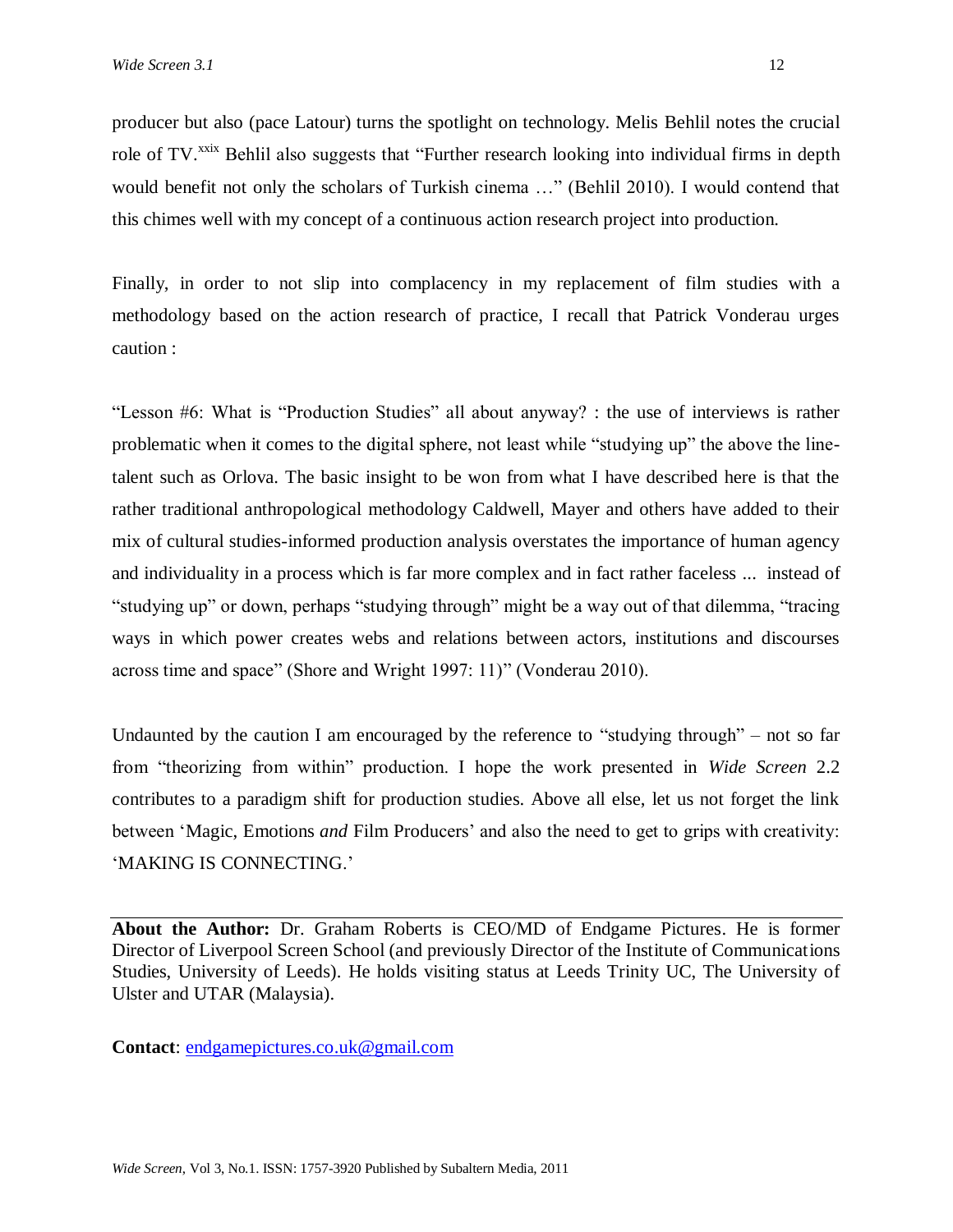### **Notes**

 $\overline{a}$ 

<sup>i</sup> Lúcia Nagib, 'Towards a Positive Definition of World Cinema', in Song Hwee Lim and Stephanie Dennison (eds.) (2006), *Remapping World Cinema – Identity, Culture and Politics in Film* (London: Wallflower Press), p. 30. Nagib points us in the direction of A. R. Guneratne and W. Dissanayake (eds.) (2003) *Rethinking Third Cinema* (New York and London: Routledge), C. Gledhill and L. Williams (eds.) (2000) *Reinventing Film Studies* (London: Arnold), D. Bordwell and N. Carroll (eds.) (1996) *Post-Theory: Reconstructing Film Studies* (Madison: The University of Wisconsin Press), and E. Shohat and R. Stam (1994) *Unthinking Eurocentrism: Multiculturalism and the Media* (London/New York: Routledge).

ii Ibid.

iii Ibid. pp. 32-33.

iv Ibid. p. 36.

 $\overline{v}$ . This is not to suggest that Nagib is not aware of production issues, see (for example) her contribution to Sylvia Harvey (ed.) *Trading Culture: Global Traffic and Local Culture in Film and Television* (2006), where she discusses Brazilian films and the importance of scripts in attracting financial support.

vi See for example Peter Clough and Cathy Nutbrown (2002), *A Student's Guide to Methodology*.

vii Clough and Nutbrown (2002) p. 140.

viii i.e. the methodologies of (critically) looking, listening, *reading* and questioning. The looking and listening are central to films as finished products (as presented). There is no point studying cinema if you are not interested in looking and listening to films, but it is not enough.

ix I should point out here that my views are not held by my co-editor of *Wide Screen* 2.2 and that I have not consulted any of the contributors to this issue. Their contributions must be seen as *stimulae* to my own particular position, not as a statement of theirs.

x Bourdieu, The Logic of practice (Chapter 2 – structures, habitus, practices*)* p. 53.

xi Ibid.

xii Hesmondhalgh, The Cultural Industries (Sage, 2007) pp167-8

xiii Hesmondhalgh p.168.

xiv Hesmondhalgh p. 256.

xv Hesmondhalgh p. 171.

xvi Here I would recommend Robert Entman"s work, especially *Media Power Politics* (The Free Press, 1981) and *Democracy Without Citizens: Media and the Decay of American Politics* (Oxford University Press, 1989). Entman has contended that journalists have biases which cause them to give more weight to certain features of the stories they cover. These biases have become *institutionalized*, creating a style of coverage that makes the development of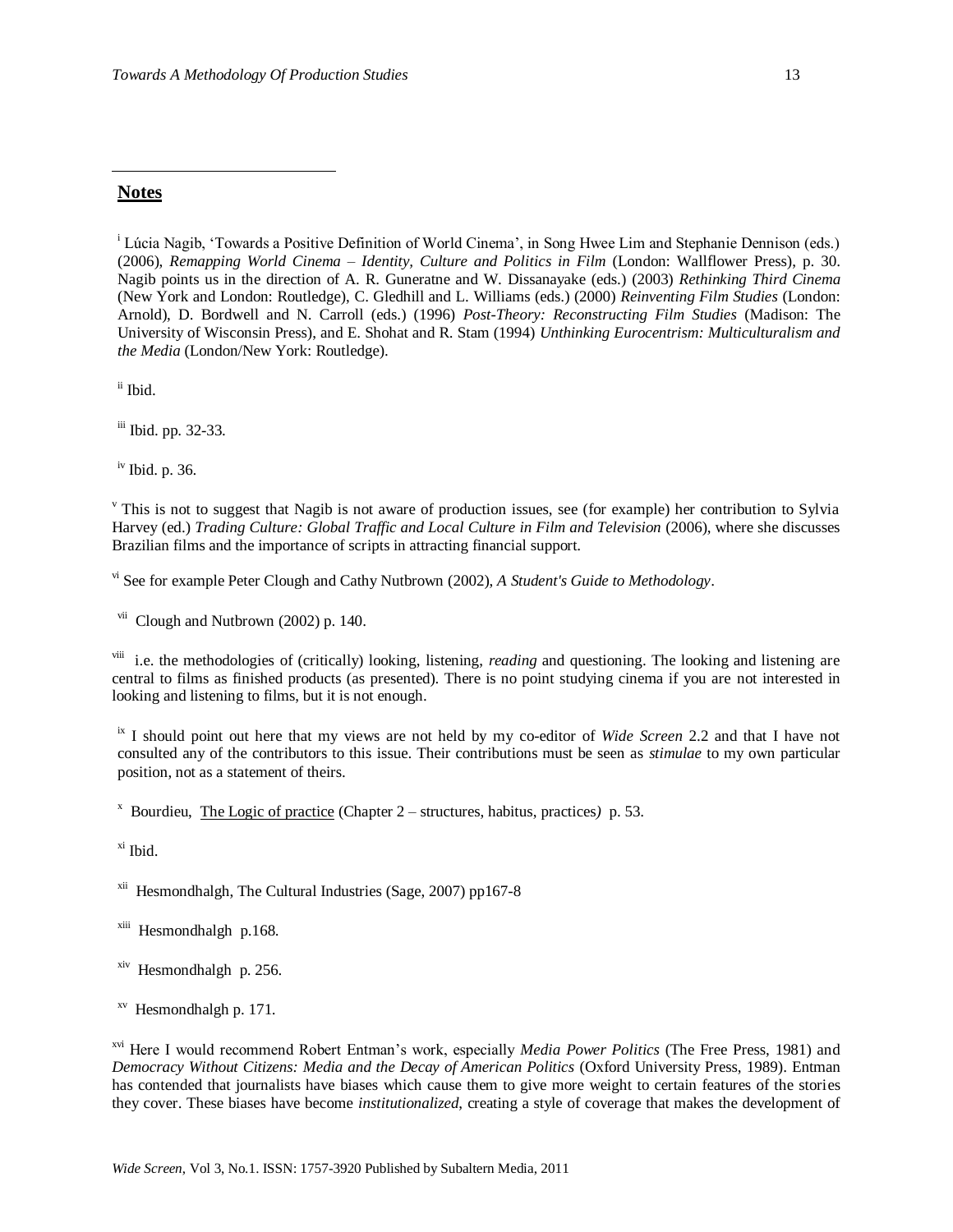$\overline{a}$ 

public policy difficult.

xvii As can be seen by the number of "Lacanians" with no foundation in the science of psychology. One of the attractions of "ANT" and its founders is an ability to a) question the theory from within (often with a self-effacing humour: "the three things wrong with ANT is ...") and b) a desire to never let it settle – thus the marvellously titled *Actor Network Theory and After* by Law and Hassard.

xviii Underpinned with historically focused comparative study, e.g. Ostrowska & Roberts' *European Cinemas in the Television Age* (Edinburgh University Press, 2007). This type of project requires teamwork and can be multi- or inter- disciplinary. In any event it requires a focus on a research question.

xix I would recommend that readers to refer to *The Journal of Media Practice*. (ISSN: 14682753: Online ISSN: 20400926 ) for a periodical which I think shares my position but is remains more pedagogically than research focused. I would welcome an informed (as opposed to my opinionated) view.

 $\frac{1}{x}$  The video format it produces is 1920 x 1080p .mov file with H.264 compression i.e. a picture quality that challenges film (and far more than digital video).

<sup>xxi</sup> This project has had an impact on my current teaching at Leeds Trinity University College working with production students.

xxii Denscombe, Martyn. *The Good Research Guide*. Philadelphia: Open University Press, 2003, p. 73.

 $x$ <sup>xxiii</sup> Ibid pp. 73-4.

xxiv <http://www.makingisconnecting.org/>

xxv Ibid.

xxvi Edwards, A. and Talbot. R. *The Hard-pressed researcher*, Longman, 1994 p 52 emphasis added by Denscombe)

xxvii Denscombe p. 75.

xxviii Pointing out how central the creative producer was to the most successful system of them all, i.e. Hollywood.

 $\frac{xxix}{x}$  Echoing the central argument of Ostrowska & Roberts (2007).

#### **Bibliography**

Bourdieu, Pierre. *The Field of Cultural Production*. Cambridge, UK: Polity, 1993

\_\_\_\_\_\_\_\_\_\_\_\_\_. *The Logic of Practice*. Cambridge, UK: Polity, 1992

Caldwell, J.T. *Production Culture: Industrial Reflexivity and Critical Practice in Film and Television*. Durham, NC: Duke University Press, 2008

Clough, Peter and Nutbrown, Cathy. *A Student's Guide to Methodology.* London: Sage, 2002